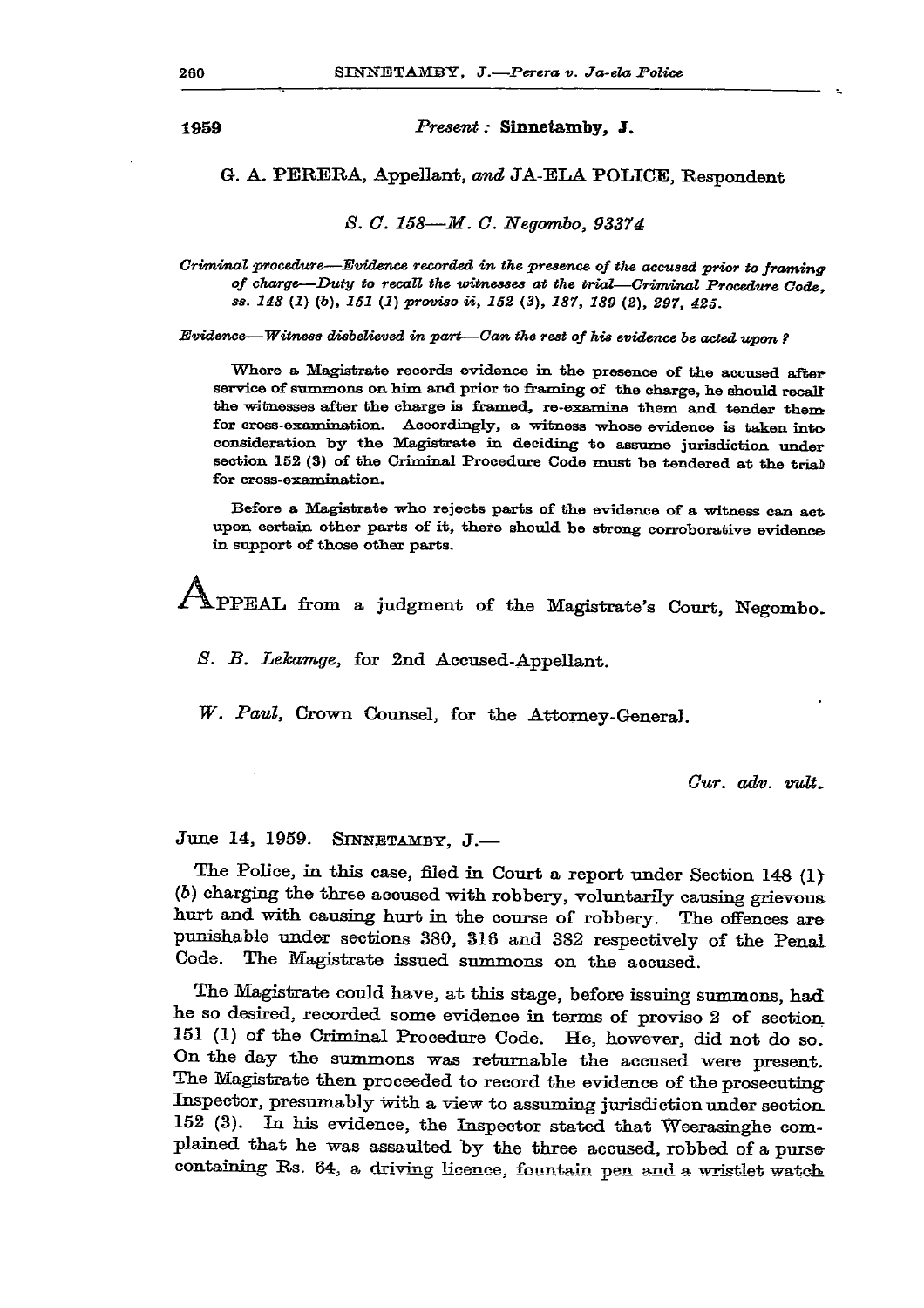valued at Rs. 200. The witness was not subjected to cross-examination **and the Magistrate, thereupon, assumed jurisdiction as Additional District Judge.** 

**Strictly speaking, if the Magistrate fails to record evidence under section 151 (1) proviso (ii) before the issue of summons, once the accused appears on a summons if it is a non-summary ease, the Magistrate should take non summary proceedings but if it is a summary case, he should proceed in the matter indicated in section 1S7 onwards. I can, however, see no valid objection to bis recording some evidence in order to assume jurisdiction as Additional District Judge, though he may do so after perusing any police reports that may have been submitted to Court. If he does record evidence it should, in my opinion, be evidence of witnesses to facts and not hearsay evidence of an Inspector who merely recorded the statement of such witnesses. Having recorded the evidence, the Magistrate is naturally affected by that evidence even in regard to the**  proceedings subsequent to the framing of the charge. Indeed it is after **a consideration of that evidence that he decides to assume jurisdiction under section 152 (3). In this case, the Magistrate having assumed jurisdiction charged the accused in terms of the police plaint from a charge sheet. Thereafter, the prosecution led the evidence in support of the charges but the Inspector of Police was not recalled nor was he tendered for cross-examination. It is to be noted that even in the case of evidence recorded in the absence of the accused section 297 of the Criminal Procedure Code requires that such evidence should be at least read over in the presence of the accused and the witness tendered for cross-examination. If that evidence is taken in the presence of the accused section 297 has no application. In the case of** *Isidor Fernando v. Roy Perera<sup>1</sup>*  **it was held that evidence recorded under section 187 (1) cannot be utilised by the Magistrate by merely recalling the witnesses and tendering them for cross-examination. Their evidence must be recorded**  *de novo* **after the charge has been framed. In the case of a witness who gives evidence in the presence of the accused the ordinary rules of evidence as laid down in the Evidence Ordinance should be observed. Section 138 of the Evidence Ordinance provides that every witness shall be examined and then cross-examined if the adverse party so desires, vide also section 189 (2) of the Criminal Procedure Code. In the present ease this was not done.** 

**There is no doubt that prejudice would have been caused to the accused by the Judge acting on the evidence of the witness who spoke on robbery by the accused of a purse, fountain pen, and a wristlet watch.**  It was suggested that only witnesses called at the trial.i.e., after the charge **had been framed, who need be tendered for cross-examination. I do not agree. To accede to that proposition it would mean that witnesses whose evidence is recorded in the absence of the accused must under section 297 of the Criminal Procedure Code be tendered for cross-examination but witnesses whose evidence is recorded in the presence of the**  accused need not be. The difficulty in the present case is caused by the **fact that there is no express provision in the Code enabling a Magistrate** 

*1 (1947) 48 N. L. B. 203.*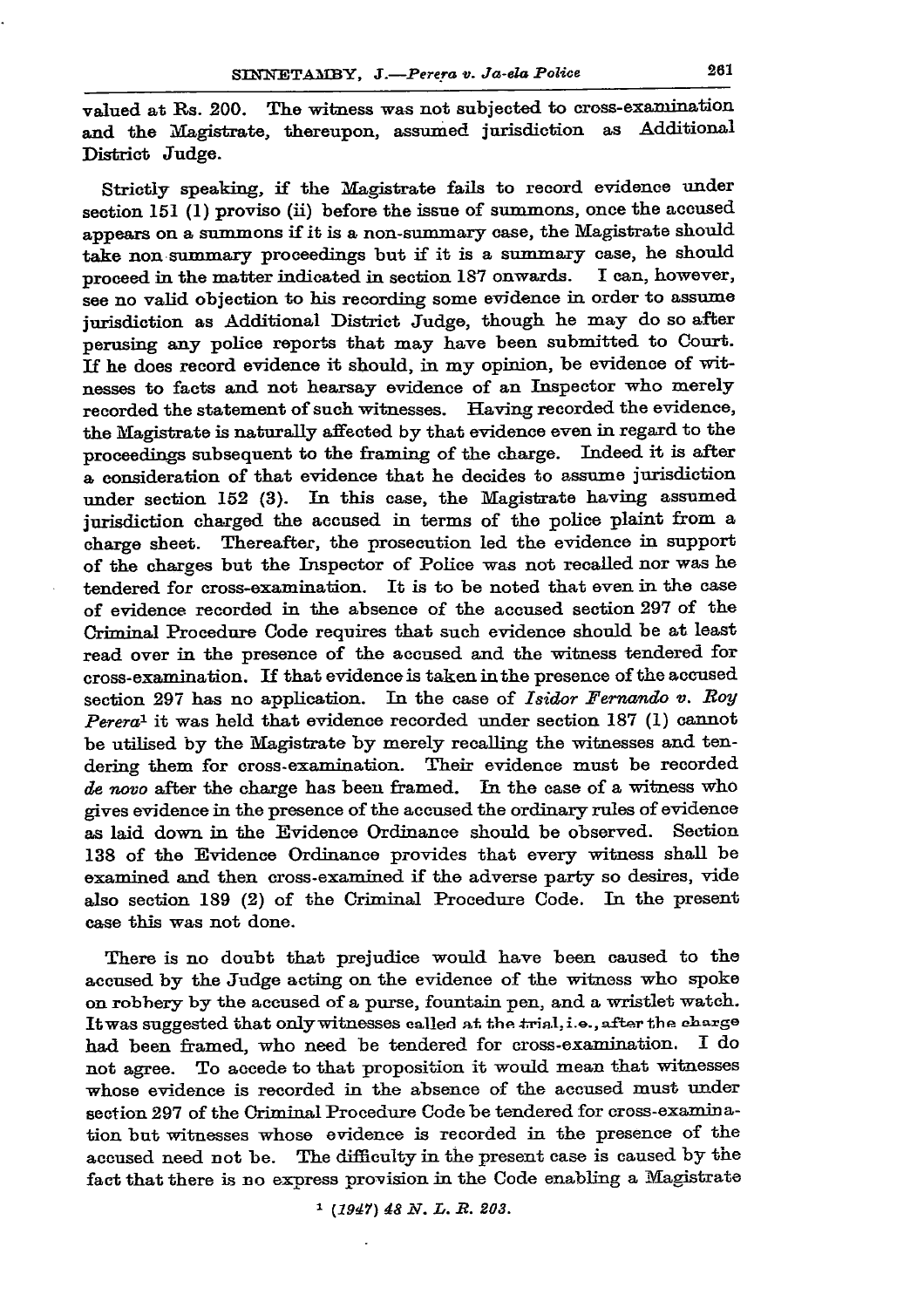**to record evidence after the issue of summons and prior to the framing of the charge. If he does so, he should at least recall the witness and re-examine him. In this case the Magistrate did not do so. One can conceive of a similar situation arising where on a summary charge an accused person is produced by the prosecutor otherwise than on a summons or warrant and the Judge is obliged to record some evidence under the provisions of section 151 (2). Before the amendment of the Code in 1938 there was express provision enablingthe accused to cross-examine a witness who is so called. Now there is none.** 

**How then should a Magistrate act when he finds himself in such a situation ? The only proper course for him to adopt is to recall the witnesses after the charge is framed, re-examine them and tender them for cross-examination. Otherwise, in the event of an appeal, I am of opinion that the irregularity is not of a kind that can be regarded as cured by the provisions of section 425 of the Code. The appeal in the present case must on this ground alone be allowed but it seems to me that on the merits too the learned Magistrate has come to a wrong conclusion.** 

**The injured man Weerasinghe in his evidence says that the 3rd accused came drunk with some others earlier in the day at about 7.00 p.m. and tried to assault him in his brother-in-law's house. Subsequently, at about 11.45 p.m. when he was coming home a van drove up and a party of people from that van including the three accused began to assault him. In regard to the 1st accused, he said that he dealt a blow with a knife which he warded off but which had alighted on the left ear severing it. He then grappled with the 1st accused when the 2nd accused, a lad of 18 years, brought a log from the car and struck him on the leg fracturing it. He says he was then taken in a passing jeep to the Police Station. The 1st accused also had some injuries one of which according to the Doctor was a lacerated wound 3£ inches long skin deep on the left thigh. The injured man Weerasinghe had a lacerated wound 1 | inches long across the left ear. The Doctor expressed the view that the lacerated wound could not have been caused by a knife for he says that it is a result of a club blow. The complainant was unable to account for the injuries on the 1st accused. Two witnesses were called, namely, Aron Appuhamy and Albert Silva and neither of them could say anything about the fight**  itself. Albert Silva was awakened by cries and when he came near the **scene he saw Weerasinghe getting into a military jeep and going away. He did not speak to Weerasinghe and find out what the trouble was. The other witness Aron Appuhamy says he saw the injured complainant limping and going towards Negombo and the jeep subsequently taking him. away.. Curiously enough he too did not speak to the injured person nor did the injured man speak to him or tell him who had assaulted him. The 2nd accused alone gave evidence. According to him when he**  and two others were travelling in the van the accused jumped across the **van and stopped it. Then he pulled out the 1st accused and stabbed**  van and stopped it. Then he pulled out the 1st accused and stabbed him with a knife. They struggled and fell down. He thereupon got him with a knife. They struggled and fell down. He thereupon got down and struck Weerasinghe with a log but on the ear. Upon this evi**dence the learned Magistrate discharged the 1st and 3rd accused but**  he convicted the 2nd accused of causing grievous hurt. If he was not been